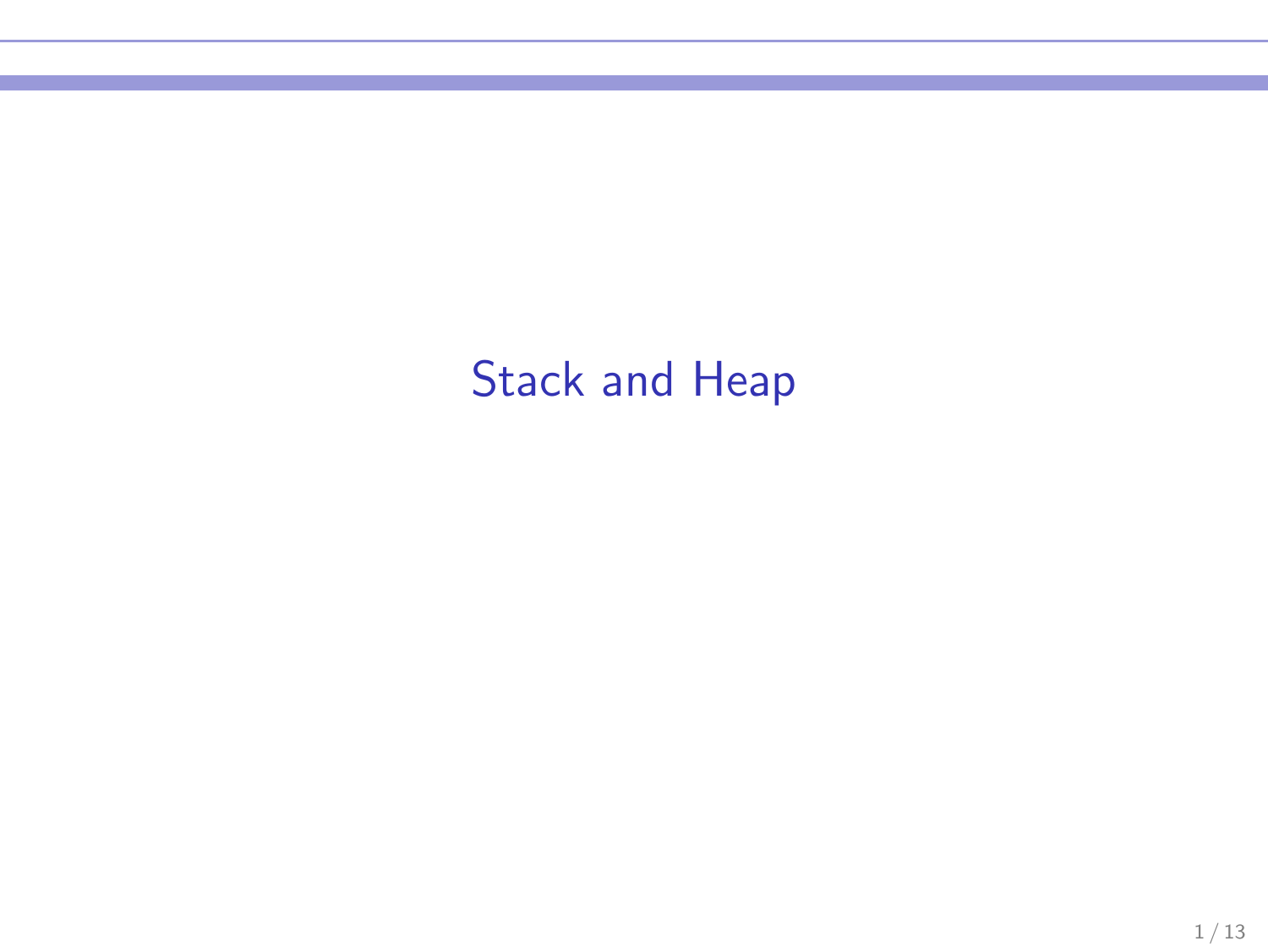# Call Stack for Procedure Calls

- $\triangleright$  Each procedure (method/function) call pushes a new frame (a.k.a. stack frame) on a stack
- $\blacktriangleright$  The frame contains space for all the locals, including arguments and return
- $\triangleright$  Also a pointer to previous "top of stack"
- $\triangleright$  For execution with variable-size stack frames, we need a stack pointer (top of stack) and a frame pointer (base of current stack frame)
- $\blacktriangleright$  These are typically supported by the architecture (i.e., they are registers)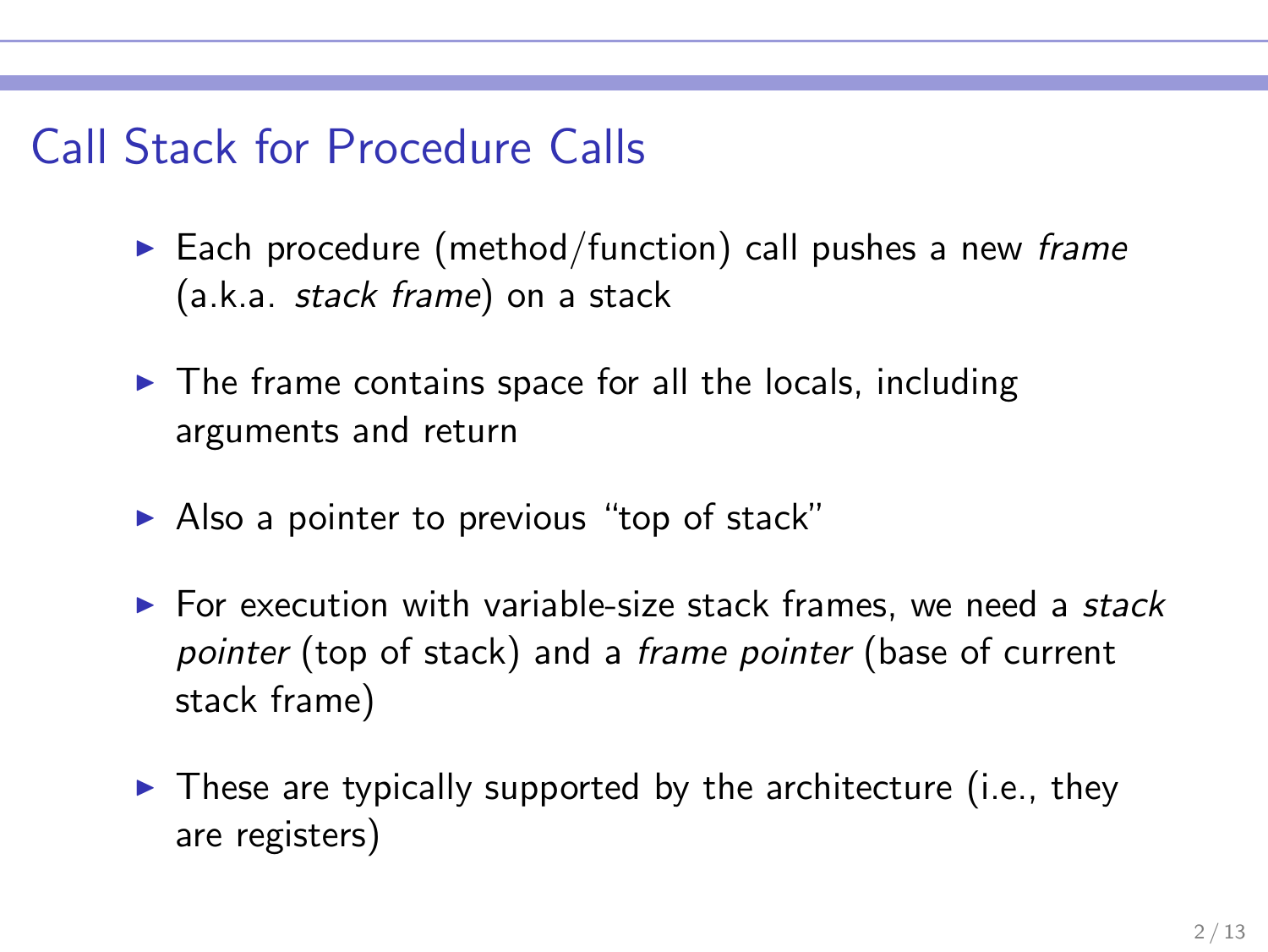#### Call Stack for Procedure Calls

```
int foo (int i) {
  int j;
  i = bar(3, i);return i + baz(i);
}
int bar (int k, int 1) {
  int m = k * k + 7 * 1 + 3;
  return m;
}
int baz(int n) { ... }
```
 $\triangleright$  What does the stack look like during the execution of foo?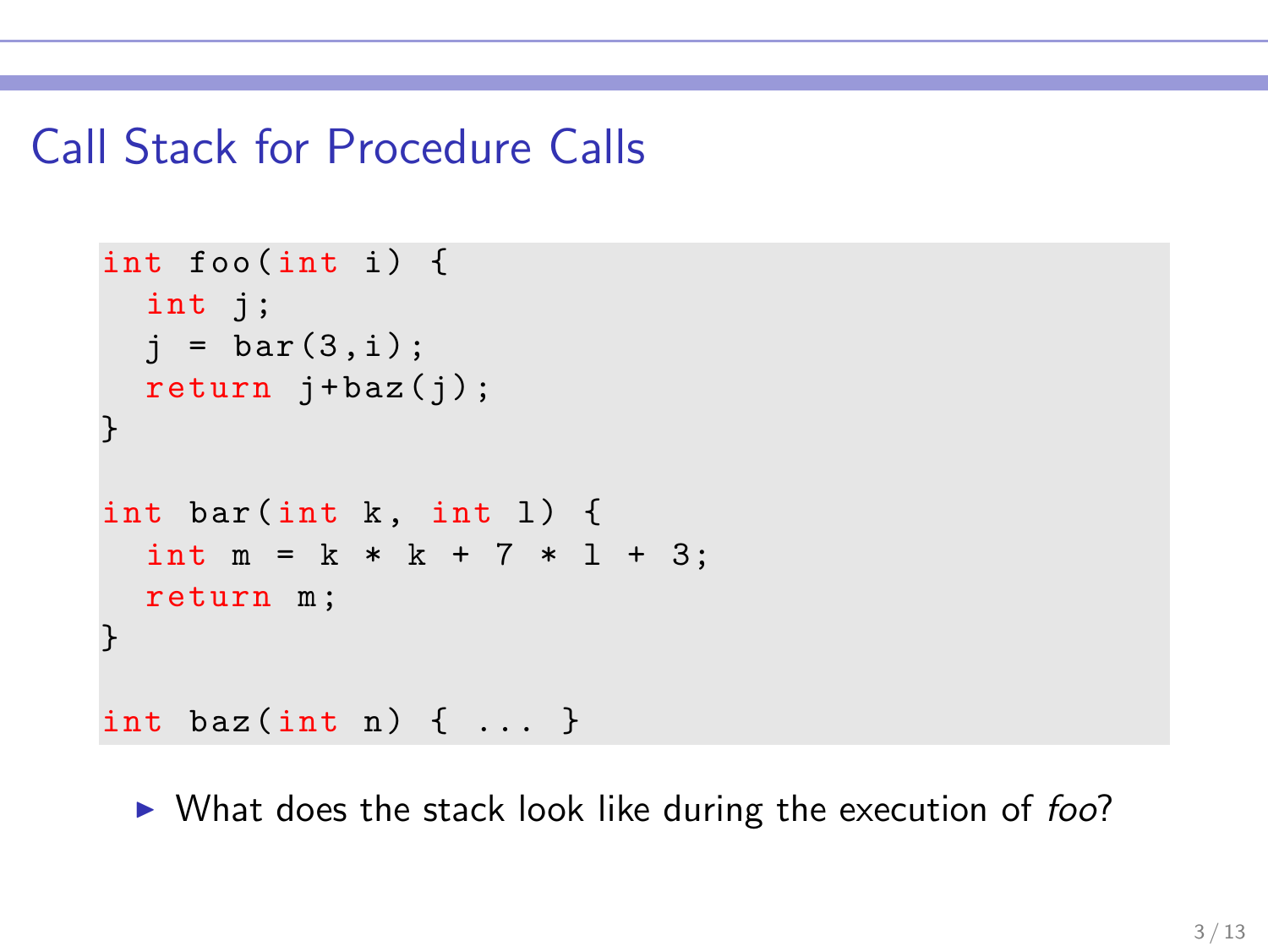# The Stack as Memory

- $\triangleright$  The stack is a great way to remember things!
	- ▶ Automatically managed: no need to "free" data on the stack
	- ▶ Very efficient and fast, hardware-supported
- $\triangleright$  But: it only works when the lifetimes of data are hierarchical
	- ► Newer data should die before older ones
	- $\triangleright$  Data lifetimes are tied to procedure lifetimes
- $\triangleright$  For data that live longer, we have other structures: static data and the heap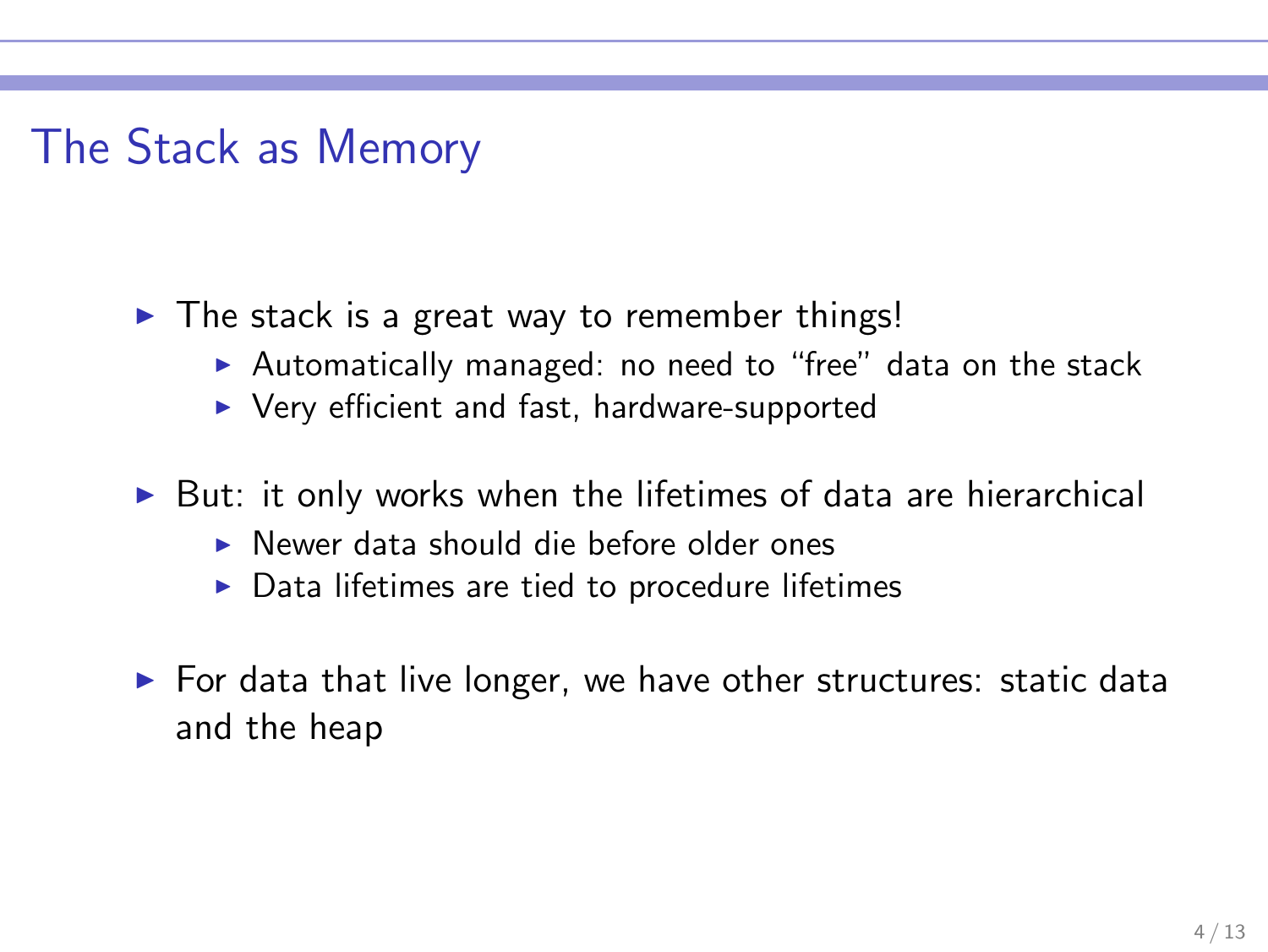# Static Data: Different Kinds

```
int e;
void fun () {
  static char *root; ...
}
class A {
  static int i; ...
};
```
- ▶ Static data can be global or local: do not confuse namespace with lifetime
- ▶ The problem is that these are even more limited than the stack!
	- $\triangleright$  Static variables appear in the code
	- $\triangleright$  We know the number of static variables at compile-time!
	- $\blacktriangleright$  Hence the name "static"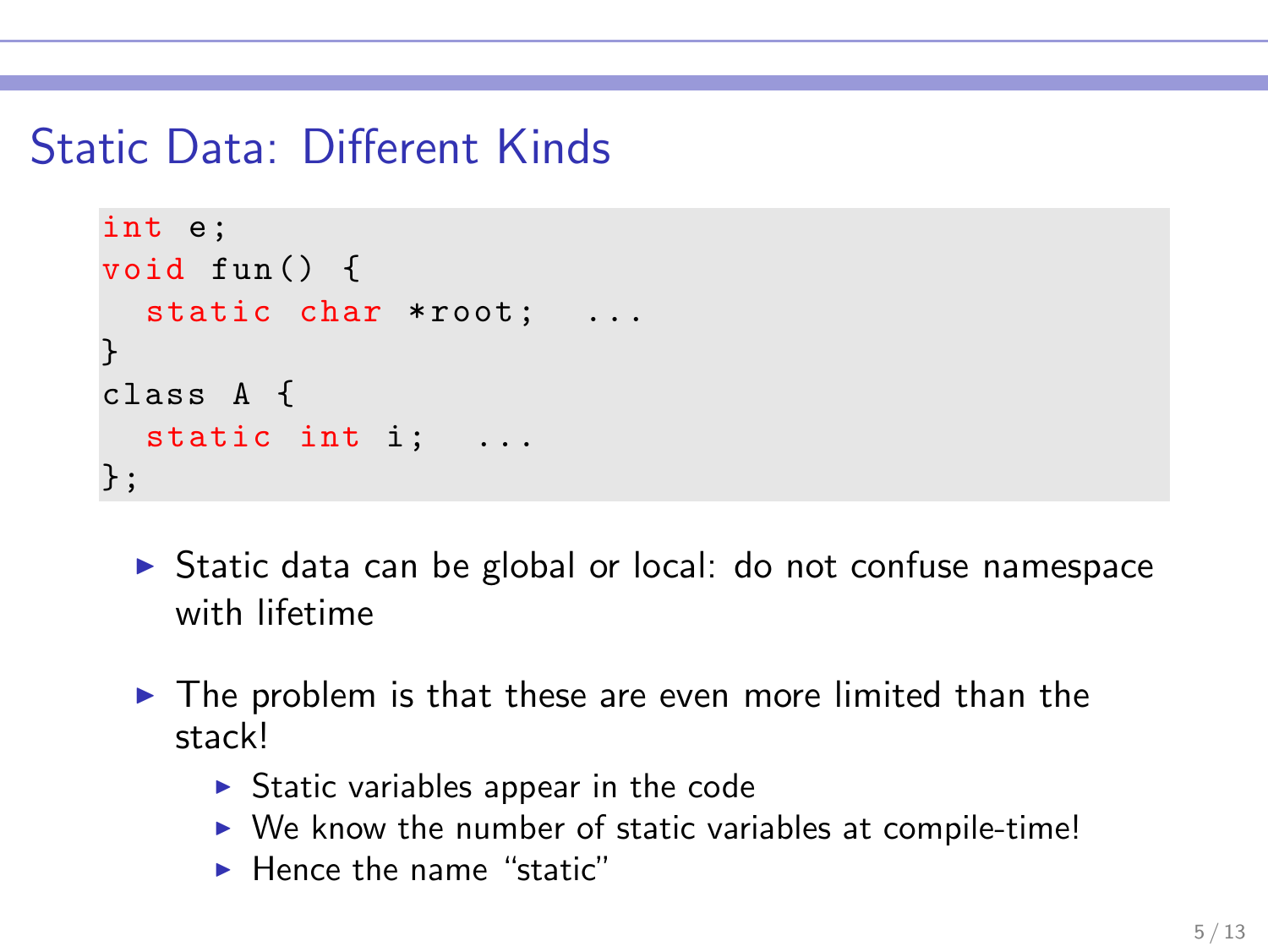## **Heap**

- $\triangleright$  The *heap* is the area to store data with (relatively) unknown lifetimes
- $\triangleright$  You already know that we manage this with *malloc/free* or new/delete
- $\triangleright$  What is the structure of the heap? How are *malloc/free* implemented?
- ▶ Main idea: get space from OS, manage it internally
	- $\triangleright$  Keep track of holes (from free)
	- $\blacktriangleright$  Keep track of unallocated data
	- $\blacktriangleright$  Keep other data structures for fast malloc/free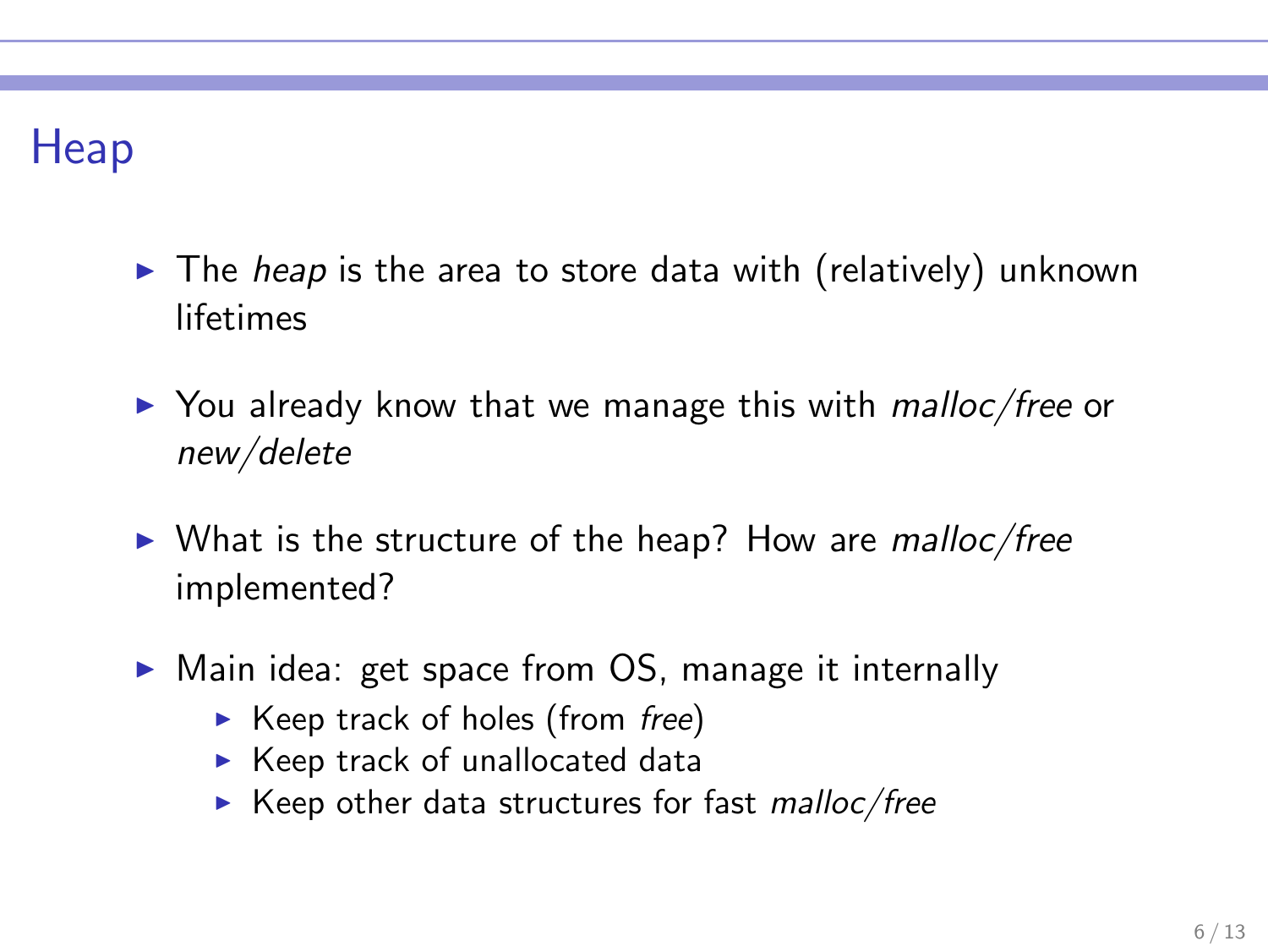# A Very Simple Allocator (K&R)

- $\triangleright$  Your C book had a dead-simple allocator (Chapter 8)
- $\triangleright$  Single free-list, ordered by address
- $\blacktriangleright$  Header keeps size of allocated block
- $\blacktriangleright$  Linear searches for both *malloc* and *free*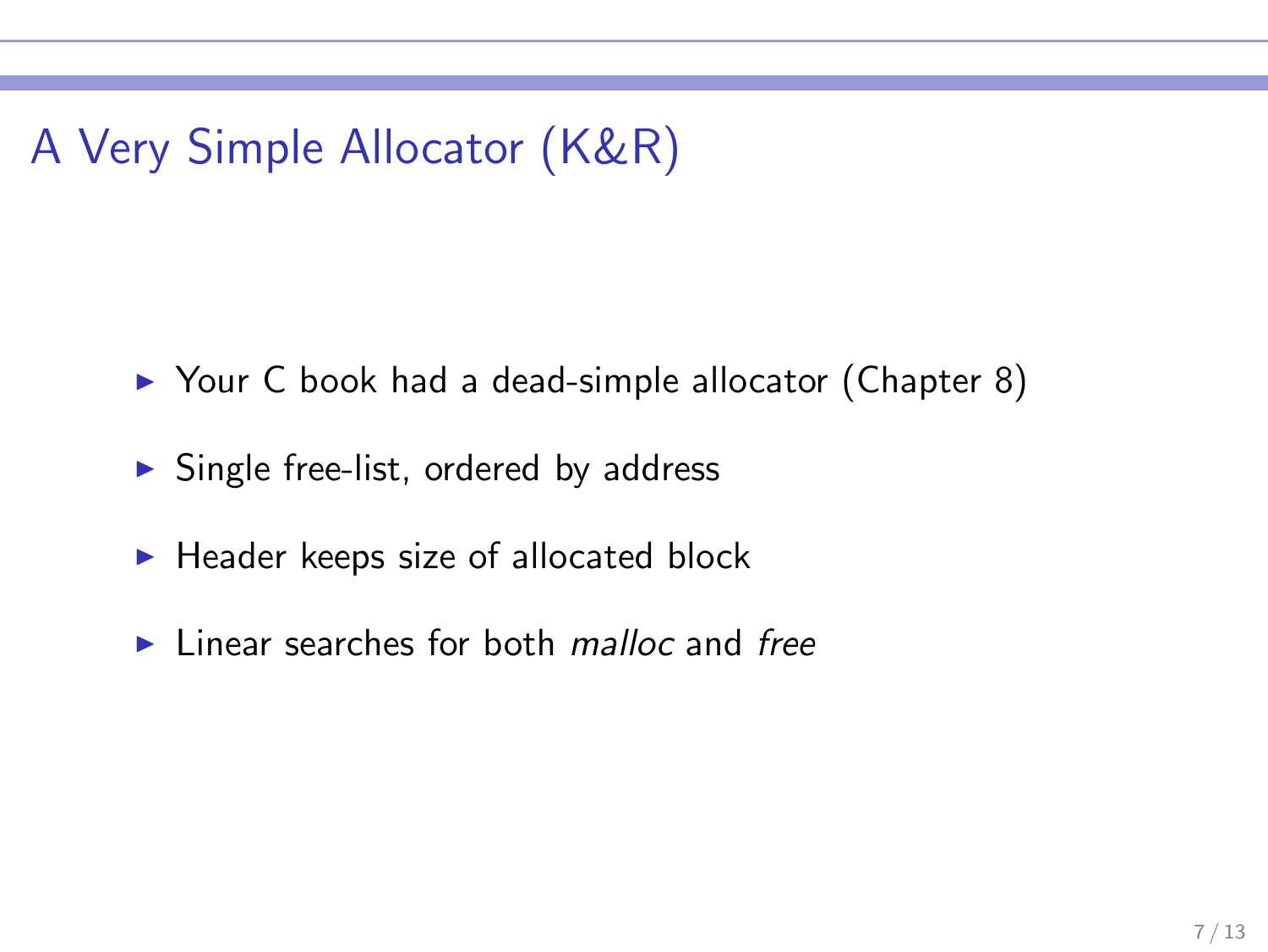#### A Very Simple Allocator (Rewriting of K&R)

```
# include < stdbool .h >
#include <unistd h>
typedef long Align; /* for alignment to
                          long boundary */
typedef union header { /* block header */
 struct {
   union header *ptr; /* next block if on
                          free list */
   size_t size; /* size of this block */\} s :
 Align x; /* force alignment of blocks */
} Header ;
static Header base = \{0\}; /* empty list to get
                               started */
static Header* freep = NULL; /* start of free list */
```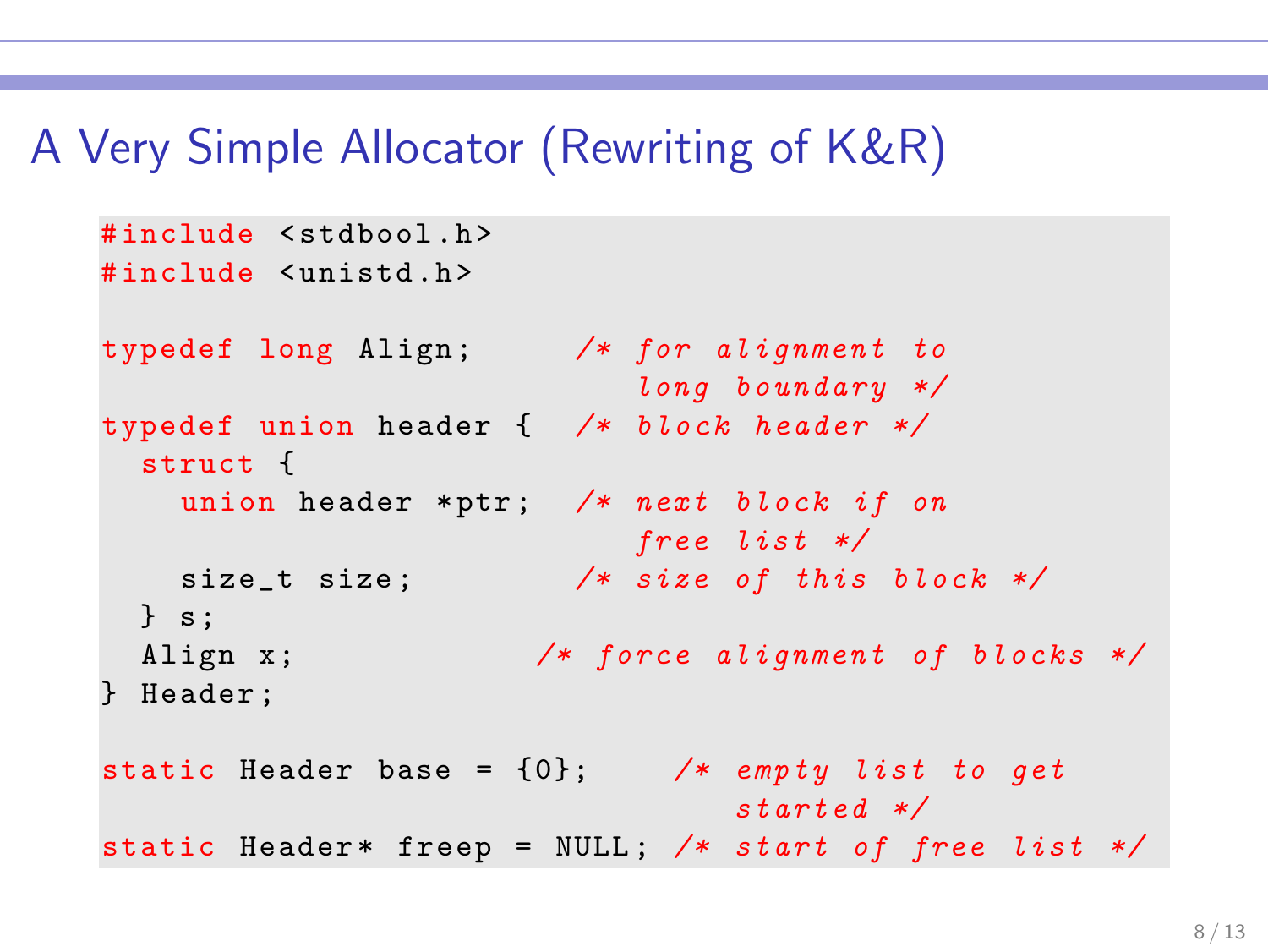# A Very Simple Allocator (malloc–I)

```
void* kr_malloc (size_t nbytes) {
 Header* p;
 Header* prevp;
 size_t nunits ;
 nunits = 1 + (nbytes + sizeof(Header) - 1) /sizeof (header);
 prevp = freep ;
 if (prevp == NULL) { /* no free list yet */base.s.ptr = freep = prevp = &base;base.s. size = 0;
 }
```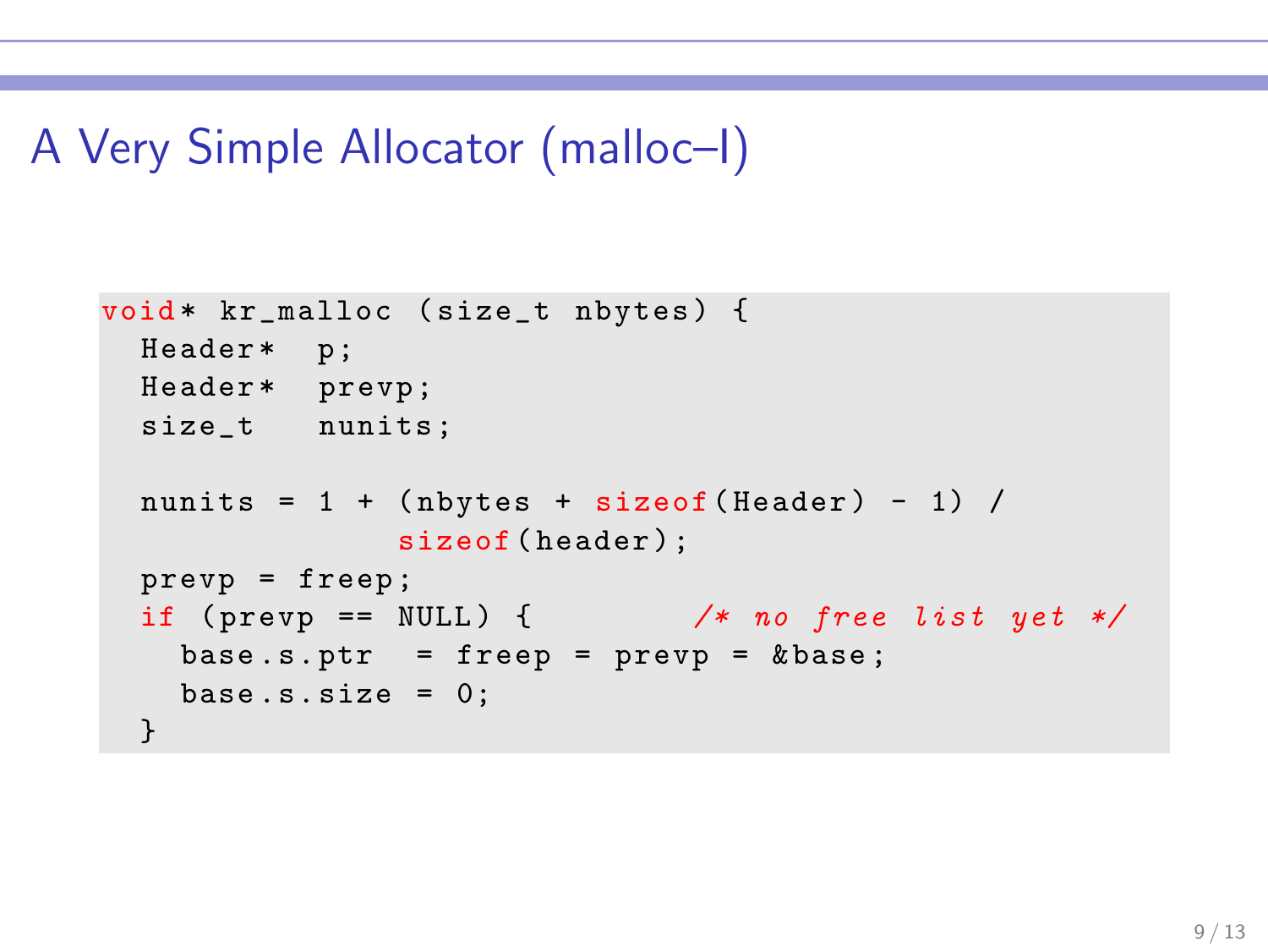#### A Very Simple Allocator (malloc–II)

```
for (p = prey -> s.ptr;; prevp = p, p = p->s.ptr) {
  if (p - \ge s \text{ is } z = \text{ nunits}) { /* big enough */
    if (p - >s.size == numits) /* exactly */
      prevp -> s. ptr = p -> s. ptr ;else { /* allocate tail end */
      p - >s. size - = nunits;
     p += p - >s. size;
      p - >s. size = nunits
    }
    free = prevp;
    return p+1;
  }
  if (p == freep) { /* wrapped around free list */p = morecore ( nunits );
    if (p == NULL) return NULL; /* none left */}
} /* for */
/* kr malloc */
```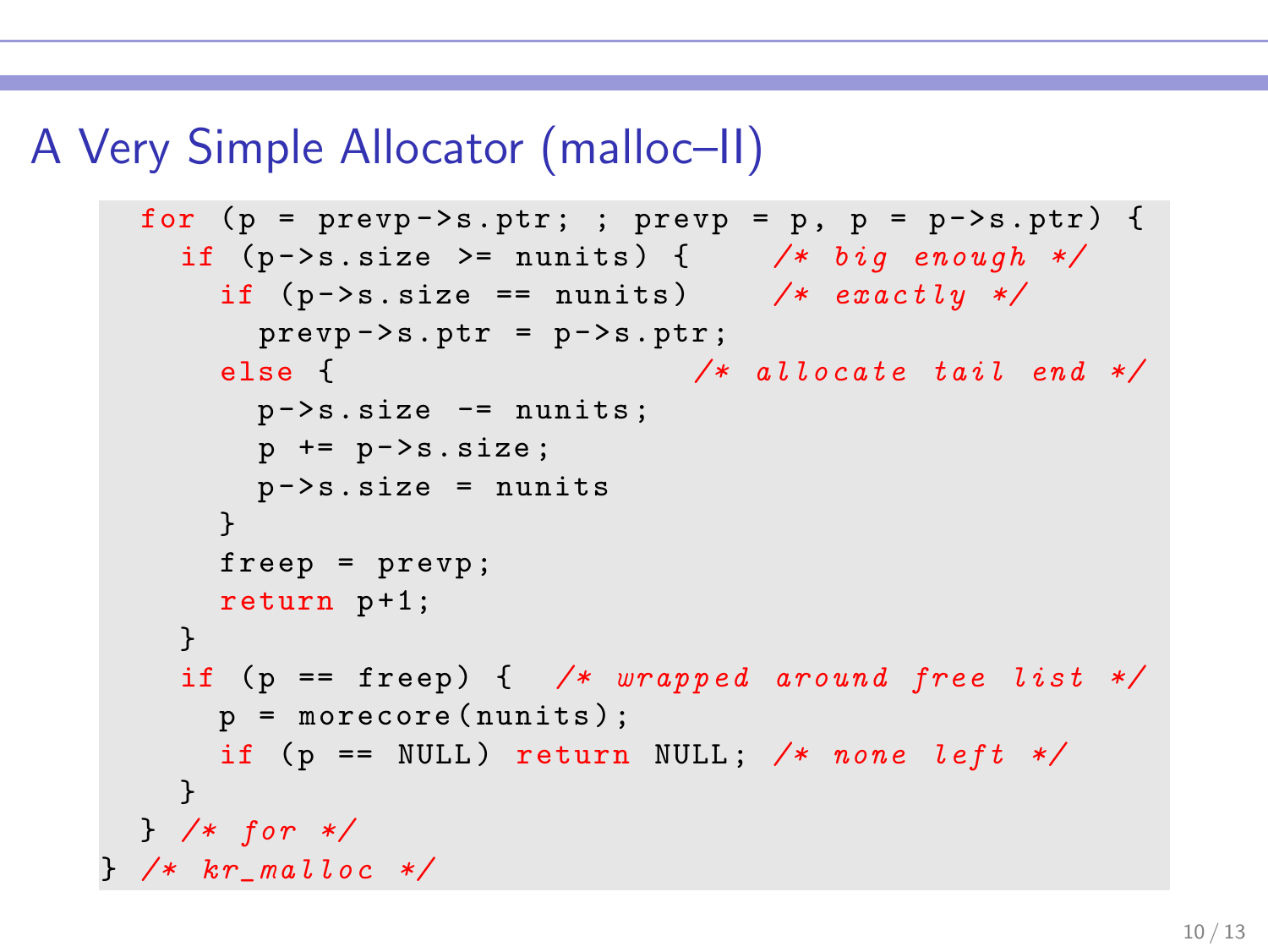# A Very Simple Allocator (morecore)

```
# define NALLOC 1024
Header* morecore (unsigned int nu) \{char * cp;Header* up;
 if (nu < NALLOC) nu = NALLOC;
  cp = sbrk(nu * sizeof (Header));if (cp == (void *) -1)return NULL ;
  up = (Header *) cp;up -> s.size = nu;free ((void *)(up+1));
  return freep ;
}
```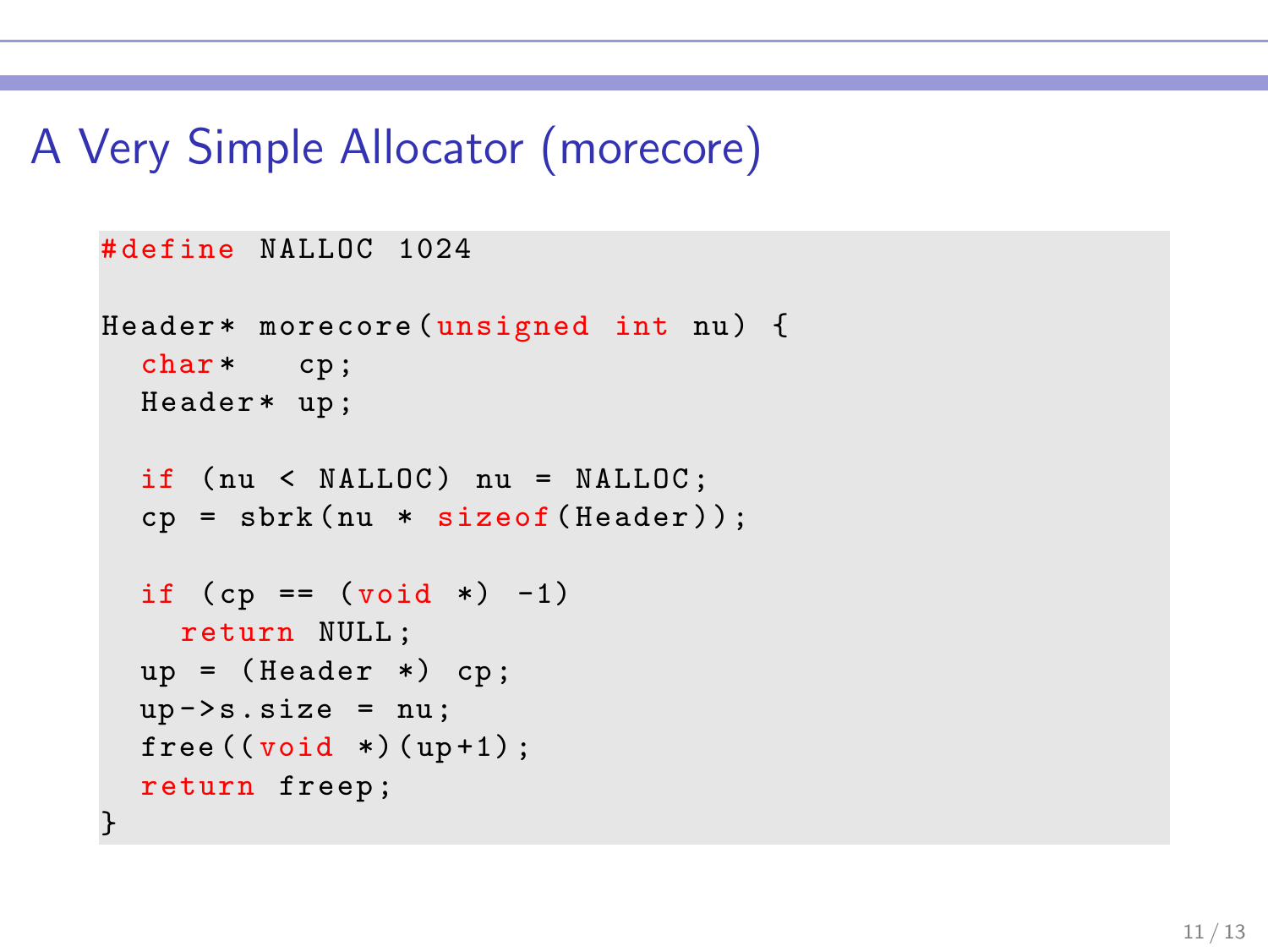# A Very Simple Allocator (freep)

```
void free (void *ap) {
  Header* bp = (Header *)ap - 1;
  Header* p;
  for (p = free); bp \leq p || bp \geq p \geq s. ptr; p = p - \geq s. ptr)
    if (p \ge p \ge s.ptr && (bp \ge p \mid bp \le p \ge s.ptr))
       break; /* freed before beginning or after end */if (bp+bp->s.size == p\rightarrow s.ptr) { /* coalesce next */
    bp -> s.size += p -> s . ptr -> s . size;
    bp -> s.ptr = p -> s.ptr -> s.ptr;} else
    bp -> s. ptr = p -> s. ptr;
  if (p+p->s.size == bp) { /* coalesce with prev */
    p - >s. size += bp - >s. size;
    p - >s. ptr = bp - >s. ptr;
  } else
    p - >s. ptr = bp;
  freep = p;
}
```